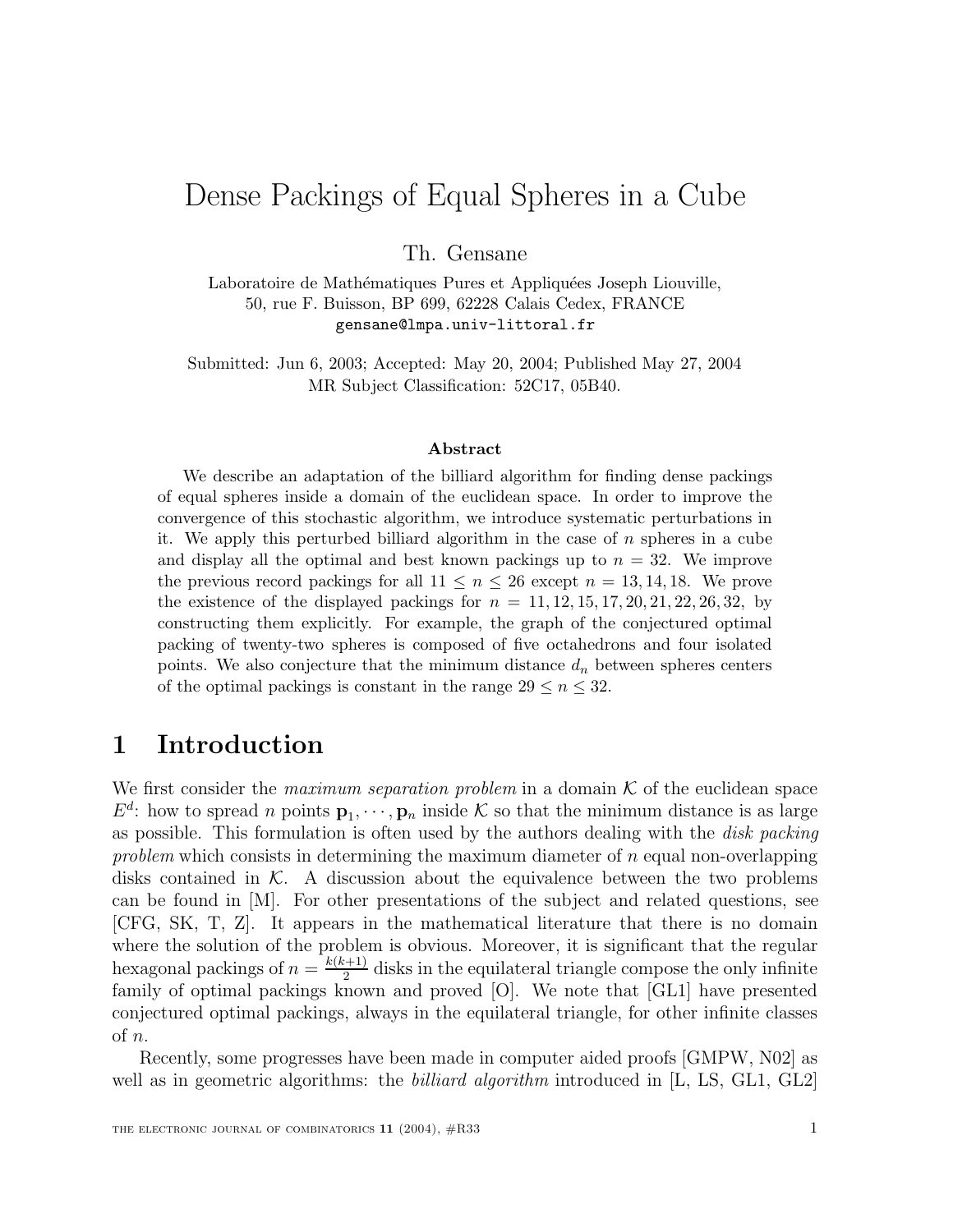opens a comprehensible and efficient way of finding numerical challenger configurations. Some improvement has also been made in [BDGL]; [GLNO] compare such algorithms with more classical algorithms.

We can think of billiard algorithms as *stochastic methods*. Indeed, the first version of these algorithms simulates the idealized movement of billiard balls inside a domain, the initial centers of the balls and their directions being randomly fixed. The so obtained packings are the fruit of these probabilistic choices.

In Section 2, we are going to develop the billiard algorithm in a more stochastic way. The hard spheres do not move along straight lines but randomly around themselves, and realize in Algorithm 1 a random walk. In Algorithm 2, the magnitude of the stochastic movements is progressively reduced when the spheres, when growing, yield a rigid position. Simultaneous perturbations of all the spheres will be introduced in Algorithm 3; in Algorithm 4, we alternate those perturbations and Algorithm 2. We finish in Section 3 with some results of sphere packings in a cube and we display all optimal and best known packings for  $2 \leq n \leq 32$ . We show that contrary to the two-dimensional case, our billiard algorithm and probably the earlier ones are not able to produce all optimal packings with a good accuracy without using perturbations.

In the following, we denote by  $\mathcal{K} \subset \mathbb{R}^d$  a convex compact subset and  $\partial \mathcal{K}$  its boundary,  $\mathcal{P} = (\mathbf{p}_1, \dots, \mathbf{p}_n) \in \mathcal{K}^n$  a configuration of *n* points,  $d(\mathbf{p}, \mathbf{q})$  the euclidean distance,  $B(\mathbf{p}, \varepsilon) = {\mathbf{q} \in \mathbb{R}^d : d(\mathbf{p}, \mathbf{q}) < \varepsilon}$  the open ball of radius  $\varepsilon$  centered at **p**,  $S(\mathbf{p}, \varepsilon) = \partial \overline{B(\mathbf{p}, \varepsilon)}$  the sphere of radius  $\varepsilon$  centered at **p**,  $f(\mathcal{P}) = \min_{i \neq j} d(\mathbf{p}_i, \mathbf{p}_j)$  the minimum mutual distance between the points of  $\mathcal{P}$ ,  $d_n = \max_{\mathcal{P}} f(\mathcal{P})$  the maximum separation distance of n points in K,  $\mathcal{K}_{-r} = {\mathbf{x} \in \mathcal{K} : B(\mathbf{x}, r) \subset \mathcal{K}}$  the inner parallel body of  $\mathcal{K}$ ,  $\mathcal{K}_r = \bigcup_{\mathbf{x} \in \mathcal{K}} B(\mathbf{x}, r)$  the outer parallel body (or tubular neighborhood) of K,  $pr_K(\mathbf{p})$  the nearest point in  $\mathcal{K}$  to  $\mathbf{p} \in \mathbb{R}^d$  (the existence of which is guaranteed by the convexity of  $K$ ),

 $\mathcal{U}_{\mathcal{K}}$  the uniform law of probability on  $\mathcal{K}$ .

We recall the following definition found in  $[D]$ : to any configuration  $\mathcal{P}$ , we associate an unoriented simple graph  $\mathcal{G} = \mathcal{G}(\mathcal{P})$  whose vertices are the points  $\mathbf{p}_i$  of  $\mathcal{P}$  and whose edges are the segments  $\mathbf{p}_i \mathbf{p}_j$  with  $d(\mathbf{p}_i, \mathbf{p}_j) = f(\mathcal{P})$ . A vertex  $\mathbf{p}_i$  is called isolated if there is no edge containing  $\mathbf{p}_i$ .

### **2 A stochastic algorithm**

We now assume that K is an erosion-similar body, see [M, p.75]: there is an  $r_0 > 0$  such that for all  $r \in [0, r_0]$ , there exists a composition  $S_r$  of a rotation, a homothety and a translation which gives  $S_r(\mathcal{K}) = \mathcal{K}_r$ . It is shown [M, p.78] that under this assumption, the maximum separation problem and the disk packing problem are equivalent. It is therefore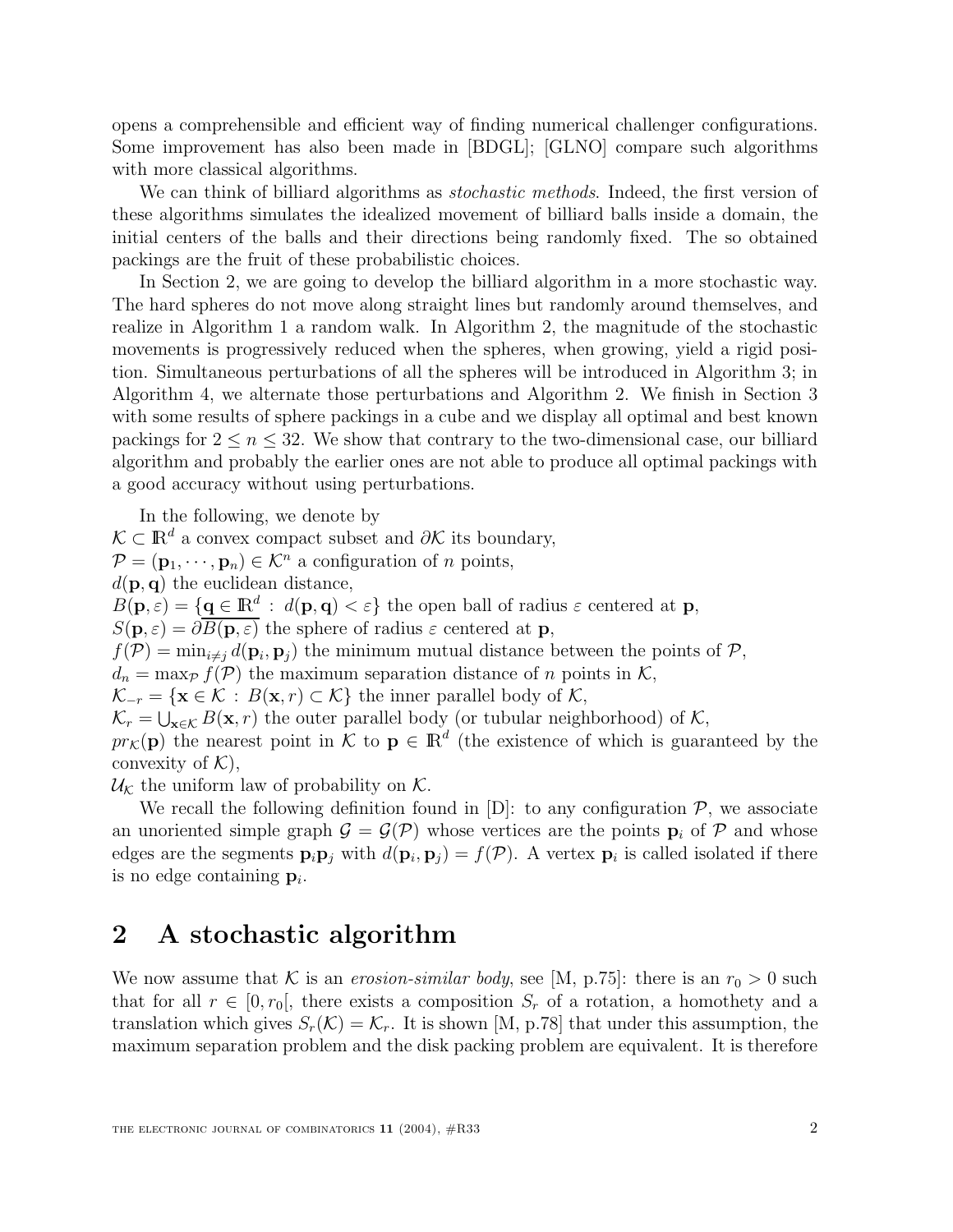the same to consider the move of the points  $\mathbf{p}_i$  inside K or the move of the hard spheres  $S(\mathbf{p}_i, f(\mathcal{P})/2)$  of the associated packing in  $\mathcal{K}_{f(\mathcal{P})/2}$ .

Classical billiard algorithms contain statements which compute the directions of the various spheres before and after the shocks. In contrast, our procedures do not include explicit calculations of those directions.

We consider two types of sphere motion.

The first one consists of a random walk of the  $n$  spheres. The spheres move one after the other, if a center  $\mathbf{p}_i$  is moved to  $\mathbf{z} \notin \mathcal{K}$  the procedure **Random Walking** displaces  $\mathbf{p}_i$  to  $pr_{\mathcal{K}}(\mathbf{z})$ . If a displaced sphere overlaps another one, the move is not executed. We formalize this through the following algorithm: the variable  $N_a$  is the number of move attempts, the real number  $\varepsilon$  represents the maximal magnitude of the moves,  $\alpha$  is the common radius of the n spheres (which is constant during the whole procedure).

| $\overline{\mathcal{O}}$ Algorithm 1: Procedure <b>Random Walking</b> $(\mathcal{P}, N_a, \varepsilon, \alpha)$ |
|-----------------------------------------------------------------------------------------------------------------|
| $\infty$ For k from 1 to $N_a$ do:                                                                              |
| • Choose randomly (or sequentially) a point $\mathbf{p}_i$ in $\mathcal{P}$                                     |
| •Choose <b>z</b> following $\mathcal{U}_{B(\mathbf{p}_i,\varepsilon)}$                                          |
| •If $z \notin \mathcal{K}$ then $z := pr_{\mathcal{K}}(z)$                                                      |
| •If $\min_{j\neq i} d(\mathbf{z}, \mathbf{p}_j) \geq \alpha$ , then $\mathbf{p}_i := \mathbf{z}$                |

After running the procedure **Random Walking** $(P, N_a, \varepsilon, \alpha)$  with  $\alpha = f(P)$ , we obtain a new configuration P such that  $f(\mathcal{P}) \geq \alpha$ ; the packing associated to P is better than the initial packing if the walk allows to improve the smallest distance between the centers  $\mathbf{p}_i$ .

We are now able to give an algorithm similar to the first phase given in [BDGL]: first, the configuration P is randomly chosen in  $\mathcal{K}^n$ , the real number  $\varepsilon_1$  is the initial value of  $\varepsilon$ in **Random Walking**,  $\varepsilon_2$  is the threshold of the procedure.

 $\odot$  Algorithm 2: Procedure **Stochastic Billiard**( $\mathcal{P}$ ,  $\varepsilon_1$ ,  $\varepsilon_2$ ,  $N_a$ )  $\sqrt{\varepsilon} = \varepsilon_1$  $\diamond \alpha = f(\mathcal{P})$  $\diamond$  While  $\varepsilon > \varepsilon_2$  do: **•Random Walking** $(\mathcal{P}, N_a, \varepsilon, \alpha)$ •**If**  $f(\mathcal{P}) > \alpha$  **then**  $\varepsilon := 2 * \varepsilon$  and  $\alpha := f(\mathcal{P})$  **else**  $\varepsilon := \varepsilon/2$ .

The diameter  $f(\mathcal{P})$  of the spheres is increased throughout the procedure **Stochastic Billiard** as is plainly shown by the last statement  $\alpha := f(\mathcal{P})$  in Algorithm 2.

The second type of motions is a simultaneous *perturbation* of all the spheres. Those perturbations will be used in a systematic way before the packings become too rigid.

Let us begin with some definitions. As usual, we consider that a configuration  $\mathcal P$  is locally optimal if

$$
\exists \varepsilon > 0 \,,\, \forall \mathcal{Q} \in \mathcal{K}^n \,,\, (\forall i : d(\mathbf{q}_i, \mathbf{p}_i) < \varepsilon) \Rightarrow f(\mathcal{Q}) \le f(\mathcal{P}) \,.
$$

The billiard algorithms (we now include in that class the procedure **Stochastic Billiard**) lead to configurations which are sometimes locally optimal but in any case *solid* in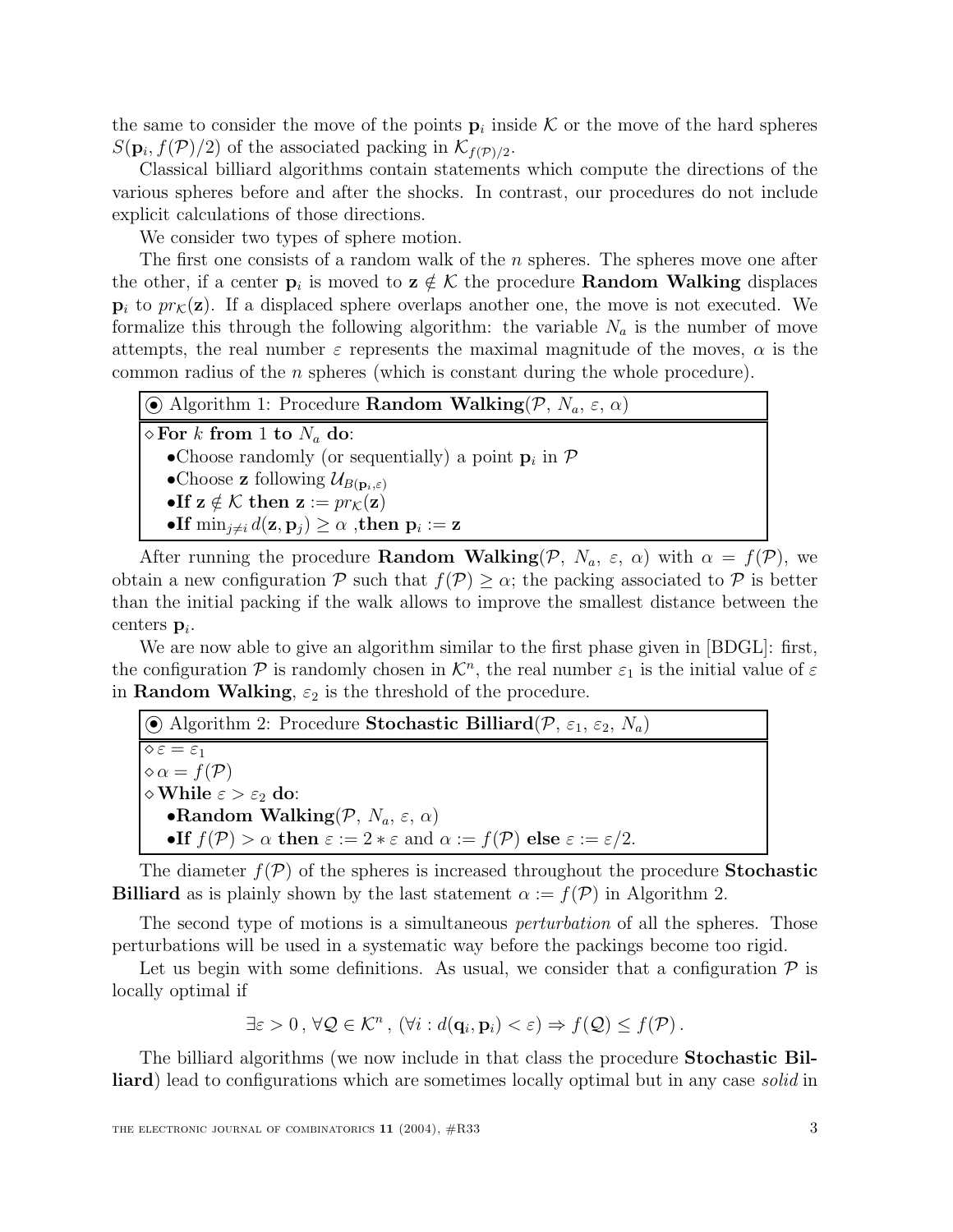the following sense: it is impossible to improve the minimum distance of the configuration by moving some spheres of the associated packing, one after the other and without overlaps (a same sphere of center  $p_i$  can be moved several times).

Our aim in Algorithm 4 is to produce locally optimal packings, taking into account the degree of freedom of the graph  $\mathcal{G}(\mathcal{P})$  as defined in [D]. In fact, we hope that our algorithm will be able to realize a discretization of a path  $h$  in the set of solid configurations. More precisely, we can think of h as a continuous map from [0, 1] to  $\mathcal{K}^n$  which satisfies:

- $h(0) = P$ ,
- for each  $t \in [0,1], h(t)=(h_1(t), \dots, h_n(t))$  is a solid configuration,
- $f \circ h$  is an increasing map,
- $h(1)$  is a locally optimal configuration.

A solid configuration  $\mathcal{P} = \mathcal{P}_0$  (or a quasi-solid in the algorithm) will be alternately perturbed by the procedure **With Perturbations** and improved by the procedure **Stochastic Billiard**. If the new packing  $\mathcal{P}$  is better, we increase the magnitude  $\varepsilon$ . If an endeavour ends in failure, we restore the previous position  $\mathcal{P}_0$  and decrease  $\varepsilon$ . The variable factor gives the threshold  $\varepsilon/factor$  (we have used in practice  $factor = 10^5$ , it is also possible to fix for instance the ratio  $\varepsilon/factor$  to  $10^{-12}$  in the call of **Stochastic Billiard** ). The procedure **With Perturbations** generates a sequence  $\mathcal{P}_1, \mathcal{P}_2, \cdots, \mathcal{P}_m$  of quasi-solid configurations with  $f(\mathcal{P}_{i+1}) > f(\mathcal{P}_i)$ . This sequence can be considered as a discretization of a path of solid configurations, although we know that the existence of the continuous map h is far from being proved.

| $\odot$ Algorithm 3: Procedure <b>Perturbation</b> $(\mathcal{P}, \varepsilon)$                           |  |  |  |  |
|-----------------------------------------------------------------------------------------------------------|--|--|--|--|
| $\Diamond$ For i from 1 to n do:                                                                          |  |  |  |  |
| • Choose <b>z</b> following $\mathcal{U}_{B(\mathbf{p}_i,\varepsilon)}$                                   |  |  |  |  |
| • If $z \in \mathcal{K}$ then $p_i := z$ else $p_i := pr_{\mathcal{K}}(z)$                                |  |  |  |  |
| $\odot$ Algorithm 4: Procedure With Perturbations(P, $\varepsilon_1$ , $\varepsilon_2$ , factor)          |  |  |  |  |
| $\diamond \varepsilon := \varepsilon_1$                                                                   |  |  |  |  |
| $\Diamond \mathcal{P}_0 := \mathcal{P}$                                                                   |  |  |  |  |
| $\diamond \alpha_0 := f(\mathcal{P}).$                                                                    |  |  |  |  |
| $\diamond$ While $\varepsilon > \varepsilon_2$ do                                                         |  |  |  |  |
| • Perturbation $(\mathcal{P}, \varepsilon)$                                                               |  |  |  |  |
| • Stochastic Billiard( $P$ , $\varepsilon$ , $\varepsilon$ /factor, $N_a$ )                               |  |  |  |  |
| • If $f(\mathcal{P}) > \alpha_0$ then $\alpha_0 := f(\mathcal{P})$ and $\varepsilon := 2 * \varepsilon$ , |  |  |  |  |
| else $\mathcal{P} := \mathcal{P}_0$ and $\varepsilon := \varepsilon/2$                                    |  |  |  |  |

# **3 Dense packings of equal spheres in a cube**

The problem of packing n congruent spheres in a unit cube  $C$  was raised apparently in 1966 in [S1]. It is shown in that paper that any optimal configuration contains at least one point on every face of  $C$  (in fact, the same is true for any parallelotope). The author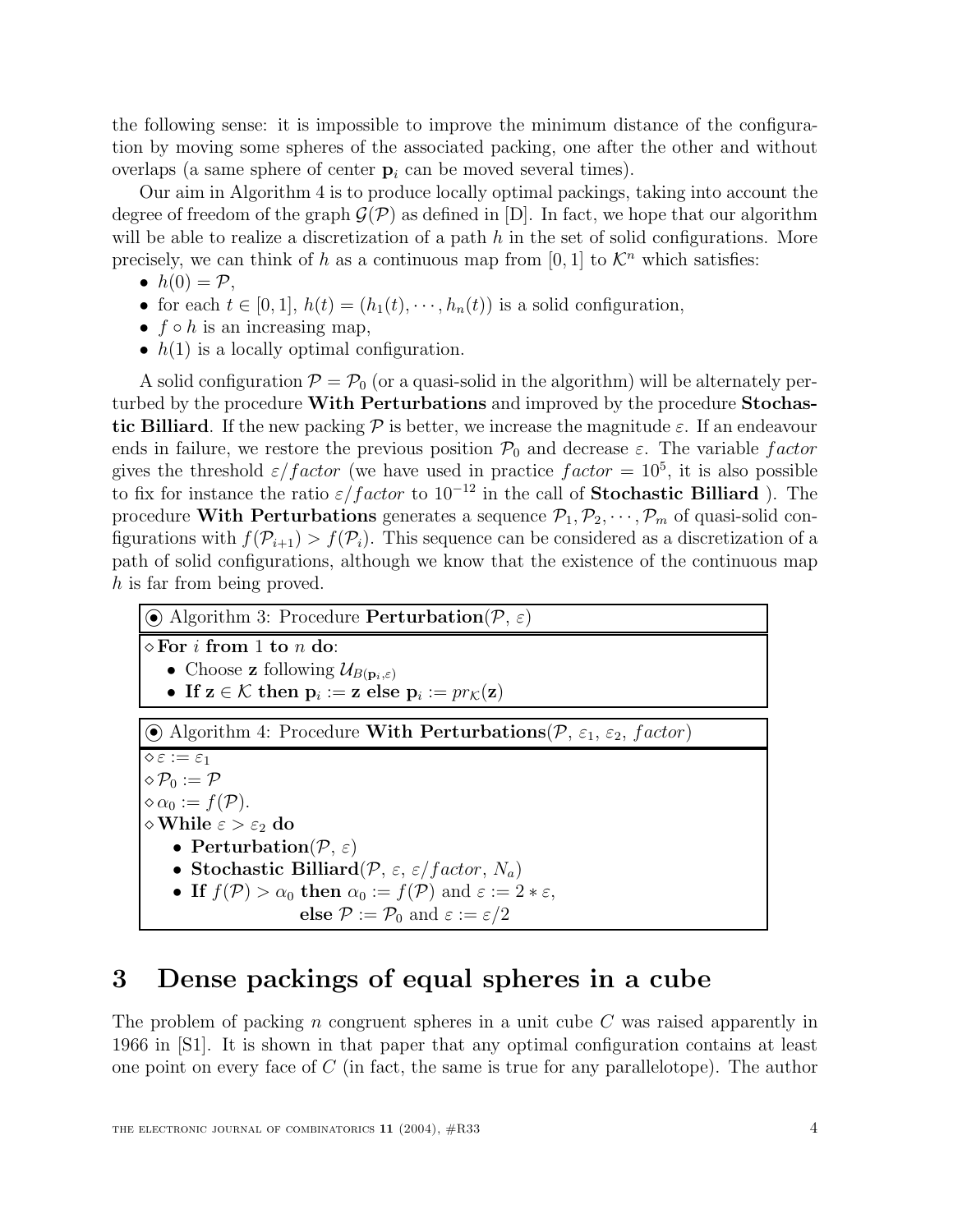also gave the solutions for  $n = 2, 3, 4, 5, 6, 8, 9$ , the case  $n = 10$  have been treated in [S2]. These results are the only ones of optimality proved in the cube.

By investigating among the various possible symmetric packings, [Go] described good packings up to twenty-seven spheres. In fact, our computations have shown that all these packings except for  $n = 13, 14, 18, 27$  are not optimal; we are confident in the optimality of these four surviving cases.

How have we proceeded? It appears that the procedure **With Perturbations** gives good approximations of local optima. Nevertheless, certain solid configurations calculated by our procedures are both non-locally optimal and tantalizingly rigid (the most difficult computations were for  $n = 12, 25$  and 28). So, we intend to execute the procedure **With Perturbations** on packings which are not too rigid and close to a global optimum.

In order to find such packings, we have sampled results obtained by the procedure **Stochastic Billiard** with small values for the parameters  $N_a$  and  $\varepsilon_2$  (for instance  $N_a$  = 600,  $\varepsilon_2 = 10^{-6}$  and always  $\varepsilon_1 = 0.1$ ). The best packing obtained during the sample becomes the starting point of the procedure **With Perturbations**. In this second phase, and up to thirty-two points, the values  $N_a = 800$ ,  $\varepsilon_1 = 0.1$ ,  $\varepsilon_2 = 10^{-12}$  and  $factor = 10^5$ have often given very good results: except for  $n = 28$ , all results in Table 2 have been several times obtained with twelve decimal digits of accuracy.

In the following and relatively to n points, we will denote by  $\mathcal{P}^{(n)}$  the best configuration found. For convenience, we will give the coordinates of the points  $\mathbf{p}_i$  in the cube  $[-1, 1]^3$ . But as usual, the values  $f(\mathcal{P}^{(n)})$  will be given relatively to a unit cube.

We are aware that the earlier billiard algorithms should have found many of the configurations below if they had been simply adapted to the three-dimensional case. Similarly, our algorithm **Stochastic Billiard** produces, without using systematic perturbations, all optimal and best known disk packings in the square given by [NO1, BDGL]. Nevertheless, the procedure **With Perturbations** appears to us indispensable in the three-dimensional case for  $n = 12, 19, 21, 25, 28$ . The two following examples illustrate that the acceleration of the convergence given by Algorithm 4 is unquestionable.

 $\Diamond$  For  $n = 12$ , a sample of 10000 runs of **Stochastic Billiard**( $\mathcal{P}$ , 0.1, 10<sup>-12</sup>, 2000) has just given six digits of  $f(\mathcal{P}^{(12)})$ . These calculations have lasted 20 hours on a computer at CPU 800 MHz. The algorithm **With Perturbations** applied to one of the good packings given by the sample gives six new digits in 30 minutes.

 $\infty$  For  $n = 21$ , 250 runs of **Stochastic Billiard** and one hour of calculations are needed to obtain just two digits of  $f(\mathcal{P}^{(21)}) = 3(1 + \sqrt{3})/2$ . Then, the algorithm **With Perturbations** gives in one hour the twelve first digits of this number.

We finish our discussion by considering the cases for which the perturbations are not necessary. We display in Table 1, for  $n \geq 11$ , the frequency of obtaining  $f(\mathcal{P}^{(n)})$  with twelve digits of accuracy, running **Stochastic Billiard** and the necessary average time to reach them.

Let us finally precise that the association of a small sample of **Stochastic Billiard** with one run of **With Perturbations** gives the best found packing of 24 spheres in 4 minutes instead of 40 minutes when we do not use perturbations.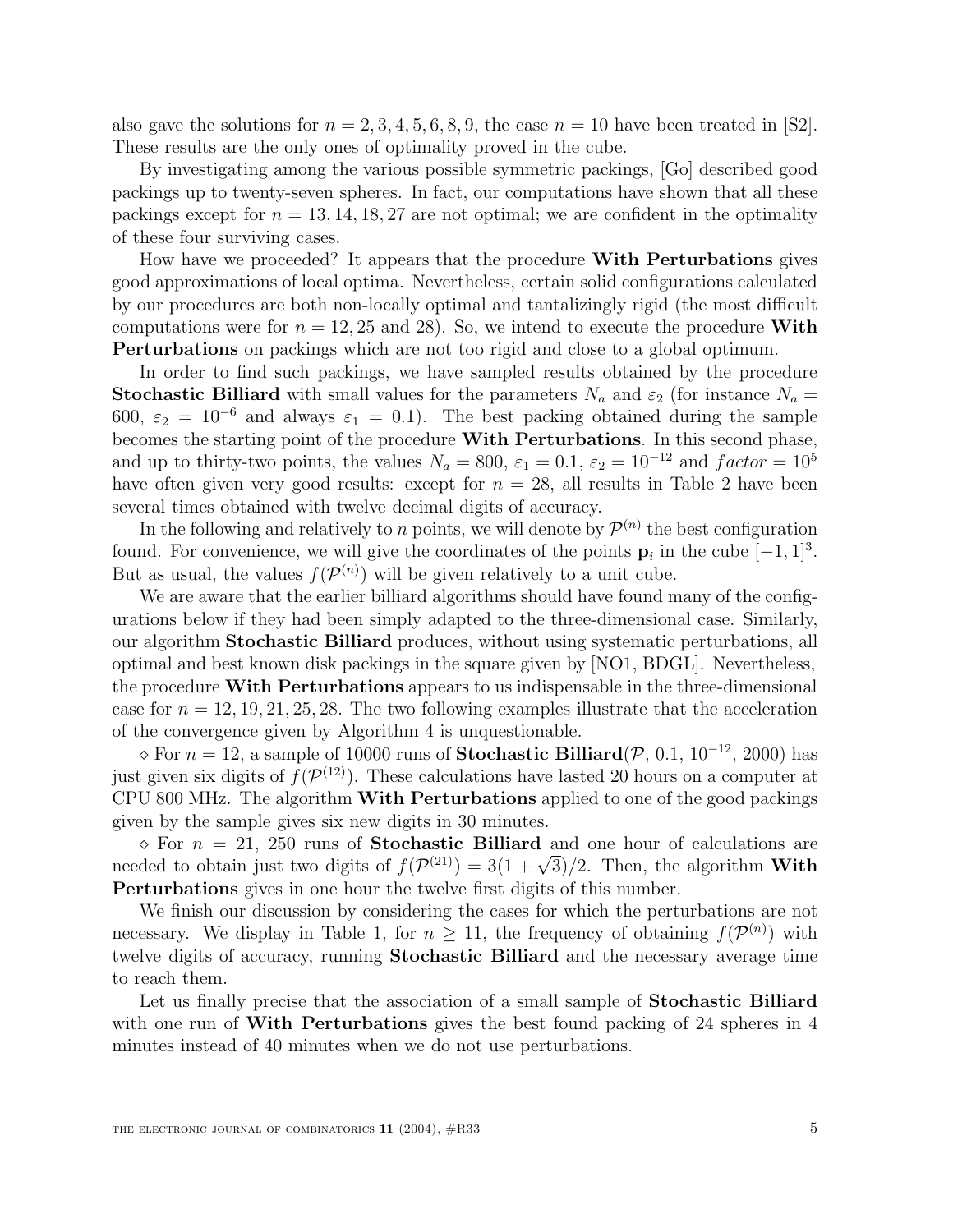| $\, n \,$ |           | 14 | 15  | 16  | 17   | 18   |
|-----------|-----------|----|-----|-----|------|------|
| Frequency | 140       |    | 50  |     |      |      |
| Time      | min<br>13 | S  | min | min | 50s  | 12 s |
|           | 22        | 23 | 24  | 26  | - 97 | 32   |
|           |           |    |     |     |      |      |
|           |           | 25 | 50  | 25  |      |      |

Table 1: Frequency of obtaining  $f(\mathcal{P}^{(n)})$  with Algorithm 2 and average CPU time.

For each value of  $n$ , we have tried to give an exact value of the conjectured minimum distance  $d_n$ . For some best packings, the theorem of Pythagoras is sufficient to find an equation verified by  $d_n$ . In that case and for  $n = 15, 17, 21, 22, 32$ , the packing is completely described and we know that the packing associated to the displayed graph actually exists.

In any case, the graphs suggested by the computer experiments lead us to conjecture a set of polynomial equations verified by the coordinates of centers  $\mathbf{p}_i$ . Those equations are far from being easily solved, and it is sometimes possible, like in [GMPW], to reduce the order of the system by taking into consideration the symmetries of the configuration and using a *Gröbner basis* package. For  $n = 11, 12, 20, 26$ , the reduction has been made with *Mathematica* and we also obtain a proof that the displayed graph corresponds to an existing packing; see below the case  $n = 11$  for more details. When the reduction fails, we do not dispose of such a proof.

It is clear that our experiments have given configurations of points the coordinates of which are decimal numbers with, say, 12 digits. An exact calculation with 24 digits of accuracy gives the *exact* value of  $x = f(\mathcal{P}^{(n)})^2$ . Now, the graph of the configuration has often just only one edge and we need to conjecture where are the true contacts of the optimal packing close to  $\mathcal{P}^{(n)}$ . Inspired by [BDGL, p.6], we have adopted the following rule :

 $\mathbf{p}_i \mathbf{p}_j$  is an edge of the displayed graph iff  $d^2(\mathbf{p}_i, \mathbf{p}_j) - x < 10^{-12}$ .

It is then possible to convince oneself that there does not exist other bonds if, for instance,

$$
d^2(\mathbf{p}_i, \mathbf{p}_j) - x \notin [10^{-12}, 10^{-6}].
$$

For the cases  $n = 16, 19, 23, 24, 25, 28$ , we have effectively obtained  $[10^{-12}, 10^{-6}]$  with an exact calculation as clear-cut bond identification interval.

We will use ellipsis dots to finish the decimal expansion of any mathematical quantity, as for instance a root of a polynomial. Otherwise, the numbers calculated with a computer will be displayed without ellipsis dots and rounded.

• Cases  $n = 2$  to  $n = 6$ , see [S1] and Figure 1.

• Case  $n = 7$ , Figure 1. A configuration  $P$  with  $f(P) = 1.00091 \cdots$  is proposed in [S1]. But in [S2], Schaer made clear that this result is not optimal and that  $d_7$  is approximately 1.001089825. We confirm this result and give in Figure 1 the graph of  $\mathcal{P}^{(7)}$  in C and its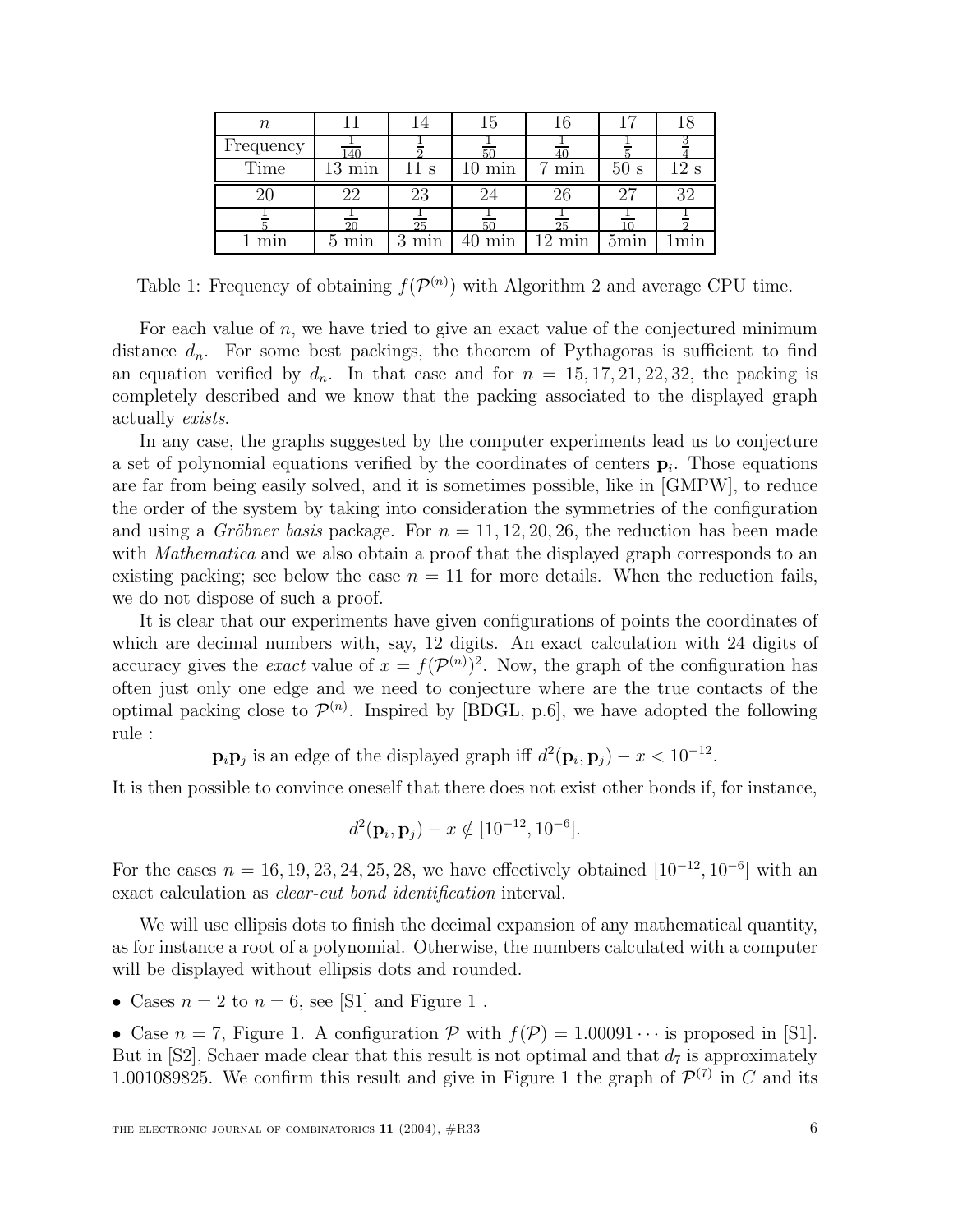associated packing in  $C_{f(\mathcal{P}(7))/2}$  which, to our knowledge, have not been published yet. The graph suggests that the configuration is mirror-symmetric. Our experimental result incites us to construct a configuration  $\mathcal{P}$  with  $\mathbf{p}_1 = (1, -1, 1), \mathbf{p}_2 = (1 - a, 1, 1 - a),$  $\mathbf{p}_3 = (-1, a-1, 1-a)$ ,  $\mathbf{p}_4 = (-1, 1, b)$ ,  $\mathbf{p}_5 = (1-a, a-1, -1)$ ,  $\mathbf{p}_6 = (b, 1, -1)$  and  $\mathbf{p}_7 =$  $(-1, -b, -1)$ . The equalities  $d^2(\mathbf{p}_1, \mathbf{p}_5) = d^2(\mathbf{p}_5, \mathbf{p}_6) = d^2(\mathbf{p}_4, \mathbf{p}_6)$  give  $b = 1 - a - \sqrt{a^2 + 4a}$ and  $a = -\frac{4}{\sqrt{3}} + \frac{1}{2}\sqrt{\frac{40}{3} + \frac{16}{\sqrt{3}}}$  $\frac{3}{2}$ . This explicit configuration has  $f(\mathcal{P}) = \frac{-4+\sqrt{10+4\sqrt{3}}}{\sqrt{3}}$ 1.00108924549..., which confirms the result of Schaer and leads us to conjecture that  $\mathcal{P}^{(7)}$ is optimal.

• Cases  $n = 8$  to  $n = 10$ , see [S2] and Figure 2.

• Case  $n = 11$ , Figure 2. Here is the first best packing found having an isolated point; in fact, it can be placed in the nearest corner and then be transformed into a non-isolated point. The configuration admits the same symmetry than  $\mathcal{P}^{(7)}$ . After observing the graph of  $\mathcal{P}^{(11)}$ , we define a configuration P of eleven points having  $\mathbf{p}_1 = (0, 0, b - 1)$ ,  $\mathbf{p}_2 = (-1, 1, -1), \mathbf{p}_3 = (-1, 1, a - 1), \mathbf{p}_4 = (c, 1, 1), \mathbf{p}_5 = (1, d, e), \mathbf{p}_6 = (1, -1, 1).$  We get a polynomial system of five equations of five unknowns that we have reduced using the Groebner package:  $f(\mathcal{P}^{(11)}) = \frac{a}{2} = 0.710116382462...$  where a is the smallest positive root of the polynomial

$$
58417408 - 226465792 a + 365612032 a^2 - 279190528 a^3 + 208614656 a^4 - 121983488 a^5 - 77183232 a^6 + 107515648 a^7 - 983968 a^8 - 28612736 a^9 + 4587840 a^{10} + 3356352 a^{11} - 768432 a^{12} - 167776 a^{13} + 47376 a^{14} - 432 a^{15} + a^{16}.
$$
 (1)

The numbers  $b, c, d, e$  are expressed in terms of a:

$$
b = \sqrt{a^2 - 2}, \ c = -1 + 2\sqrt{-1 + a}, \ d = f_1(a), \ e = f_2(a)
$$

where  $f_1(a)$  and  $f_2(a)$  are well-defined but two large to be displayed. Then, with a sufficient accuracy in approximating the root of  $(1)$ , we obtain bounds for  $b, c, d, e$  which show that the points  $\mathbf{p}_i$  are effectively in the cube. Hence, we conclude that the graph of the constructed configuration  $P$  is actually the displayed graph.

• Cases  $n = 12$  to  $n = 14$ , Figure 2. Goldberg said in [Go]: "it seems likely that the best arrangements for thirteen spheres and twelve spheres may be obtained by the omission of the appropriate number of spheres from the arrangement  $14\{(1,4), 4, (1,4)\}$ ". The last notation means that the best packing of fourteen spheres is composed of three layers, that in the first and last layers there is a sphere surrounded by four equally-spaced spheres, and that four equally-spaced spheres are in the middle layers. Our experiments have confirmed the results for thirteen and fourteen spheres, but have slightly improved the packing of twelve spheres with  $f(\mathcal{P}^{(12)}) = 0.707106806467 > f(\mathcal{P}^{(13)}) = f(\mathcal{P}^{(14)}) = \sqrt{2}$  $\sqrt{2}/2=0.707106781186...$  In fact, Figure 2 shows a deformation of a packing of twelve spheres considered by Goldberg. The best configuration found has two mirror-symmetries. We define a configuration P of twelve points determined by the points  $\mathbf{p}_1 = (-1, a, -1)$ ,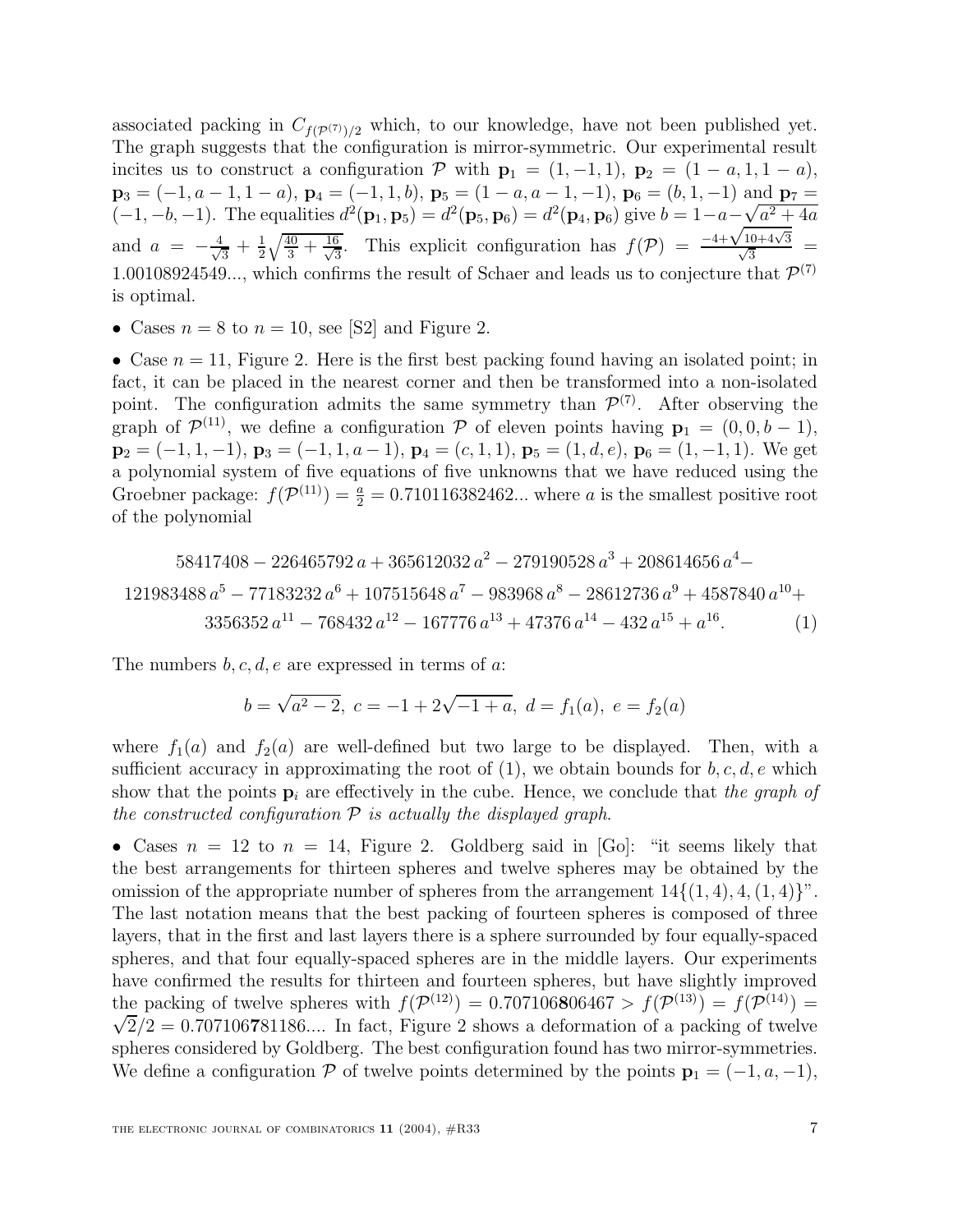$\mathbf{p}_2 = (1-b, 1, -1)$  on the first layer, the points  $\mathbf{p}_3 = (-c, 1-d, -c)$ ,  $\mathbf{p}_4 = (1, 0, -e)$  on the middle layer and  $\mathbf{p}_5 = (1, 1, 1)$  on the upper layer. The seven other points of  $P$  are the symmetric points of  $\mathbf{p}_1, \dots, \mathbf{p}_5$  with respect to the planes  $z = x$  and  $y = 0$ . Here again we have reduced the system of five equations verified by  $a, b, c, d, e$  and we have found that  $f(\mathcal{P}^{(12)}) = a = \sqrt{2+2e+e^2}/2$  where e is the smallest positive root of

 $20736 - 289996001280\,e + 18856111537152\,e^2 - 5278350124032\,e^3 - 24149235663104\,e^4 -$ 

 $53456543995392\,{e}^{5}+53709113612800\,{e}^{6}-96309967256832\,{e}^{7}+392889686770016\,{e}^{8}-$ 

$$
527857748339840\,{e}^{9}+366748643612160\,{e}^{10}-178047190379584\,{e}^{11}+76496366573008\,{e}^{12}-
$$

$$
28444213296800 e^{13} + 7469161581088 e^{14} - 1213853566576 e^{15} + 158772078097 e^{16} -
$$

$$
43401479624 e^{17} + 12816535716 e^{18} - 2258516680 e^{19} + 277237126 e^{20} -
$$

 $33924440 e^{21} + 3309476 e^{22} - 154056 e^{23} + 2401 e^{24}.$  (2)

Like for  $n = 11$ , we have expressed the real numbers a, b, c, d in terms of e and we conclude that the graph of  $P$  corresponds to an existing packing.

• Case  $n = 15$ , Figure 3. Our computations have given  $f(\mathcal{P}^{(15)}) = 0.625 = 5/8$ . The configuration is mirror-symmetric, and symmetric with respect to the center  $O = \mathbf{p}_1$ which is an isolated point. The edges of the graph are obtained from a duplication of the path  $((-1, 0), (-1/4, 1), (1, 1), (1, -1/4), (0, -1))$  on each face of the cube.

• Case  $n = 16$ , Figure 3. The best packing found of sixteen spheres has a three-fold symmetry with respect to a diagonal of the cube. It is clearly obtained by *tightening* a symmetric packing. We have not succeeded to reduce the system of 8 equations of 8 unknowns given by our graph. Nevertheless, the resolution of this system with Newton's method confirms the coordinates of points.

• Case  $n = 17$ , Figure 3. The first best packing found having a sphere touching twelve other spheres. The configuration is easy to describe and we get  $f(\mathcal{P}^{(17)})=3\sqrt{2}/7$ .

• Case  $n = 18$ , Figure 3. We confirm the configuration already given by [Go] in which the optimal configuration of six points in the square appears on three horizontal layers.

• Case  $n = 19$ , Figure 3. The best configuration found of nineteen points is not symmetric and has six isolated points.

• Case  $n = 20$ , Figure 3. The best packing found has six isolated points (two in the heart of the cube), the rigid structure is generated by the central symmetry with respect to 0, a mirror symmetry and four points  $(a, -1, 1), (1, -b, 1), (-1, -1, c), (-d, -1, -a)$ . The computations lead to  $f(\mathcal{P}^{(20)}) = \sqrt{2}(1-d)/2$  where d is the smallest positive root of

$$
83 - 324x - 318x^2 + 156x^3 + 3x^4 = 0.
$$
 (3)

For completeness, we give  $c = (357 - 683 d + 147 d^2 + 3 d^3)/304$ ,  $b = (1-d)/2$ ,  $a = 1-c-d$ and finally after solving (3), we get

$$
f(\mathcal{P}^{(20)}) = 7\sqrt{2} + 4\sqrt{6} - 2\sqrt{46 + \frac{79}{\sqrt{3}}}.
$$

THE ELECTRONIC JOURNAL OF COMBINATORICS  $11$  (2004),  $\#R33$  8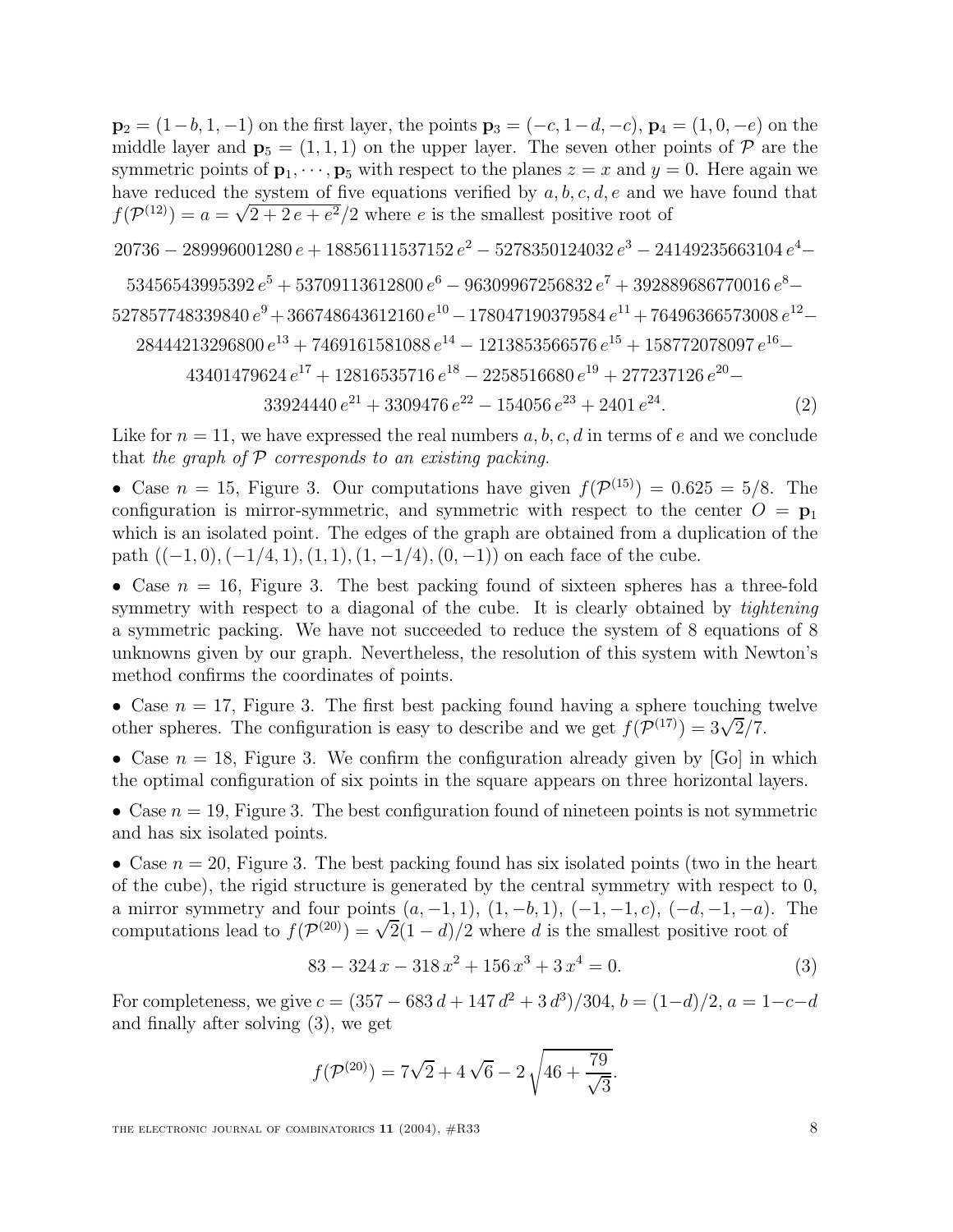• Case  $n = 21$ , Figure 4. The best packing found admits a central sphere touching twelve other spheres which are slightly inside the cube. By considering the symmetries of the graph and the three points  $\mathbf{p}_1 = (1, -1, 1), \mathbf{p}_2 = (1 - a, 0, b)$  and  $\mathbf{p}_3 = (b, 1 - a, 0),$  we obtain  $f(\mathcal{P}^{(21)})=3/(2 + 2\sqrt{3}).$ 

• Case  $n = 22$ , Figure 4. The marvelous best configuration of twenty-two points of the figure 4, is composed of five congruent octahedrons and four isolated points. It is easy to find that  $f(\mathcal{P}^{(22)})=3\sqrt{2}/8$ , which is realized for instance by  $\mathbf{p}_1 = (3/4, 0, 0)$ and  $\mathbf{p}_2 = (1, 1/4, 1)$ . The packing has three-fold symmetry with respect to any principal diagonal of the cube.

• Case  $n = 23$ , Figure 4. The best configuration found is mirror-symmetric with a central isolated point.

- Case  $n = 24$ , Figure 4. The first best configuration found with eight isolated points.
- Case  $n = 25$ , Figure 4. More and more complexity appears in the sequence of optimal configurations.

• Cases  $n = 26$  and  $n = 27$ , Figure 4 and 5. The cubic lattice of twenty-seven spheres given by [Go] appears to be optimal in our computations. If we take out the central sphere, there remains a non-solid configuration of twenty-six points: the centers of each face and the middles of each edge can be displaced in order to separate the centers  $\mathbf{p}_i$ . But if all the spheres except the corners are directly displaced towards the center  $O$ , we just obtain  $0.5005 \cdots$  as minimum distance. In fact, our experiments have given  $0.501074021252$ . Thus, the deformation of the cubic lattice which gives the best packing found of twentysix points is more subtle: the point  $(1, 0, 1)$  is moved by staying inside a face of the cube to  $(1 - a, 0, 1)$ , the point  $(0, 0, 1)$  is displaced to  $(-c, c, 1 - b)$ , the displacements of the other points are similar. We find

$$
f(\mathcal{P}^{(26)}) = \frac{1}{2}\sqrt{1+a^2} = 0.501074021252...
$$
 (4)

where a is the smallest positive root of the polynomial  $-16 + 288 a - 728 a^2 + 904 a^3$  $609 a<sup>4</sup> + 208 a<sup>5</sup> - 2 a<sup>6</sup> - 24 a<sup>7</sup> + 7 a<sup>8</sup>.$ 

• Cases  $n = 28$  to  $n = 32$ , Figure 5 and 6. The coordinates of the points of  $\mathcal{P}^{(32)}$  are either  $\pm 1$  or  $\pm \frac{1}{3}$ . Four spheres inside the cube have twelve spheres touching them. We conjecture after computations that  $d_{29} = d_{30} = d_{31} = d_{32} = \sqrt{2}/3 = 0.471404520791...$  Thus, it appears impossible to take out three points from the very regular configuration of thirtytwo points, in order to obtain a non-solid configuration. On the contrary, it is possible to obtain that  $d_{28} < d_{32}$  by taking out four points from  $\mathcal{P}^{(32)}$  and it seems that our algorithm has given a complex deformation of such a configuration with  $f(\mathcal{P}^{(28)})=0.471410634842$ .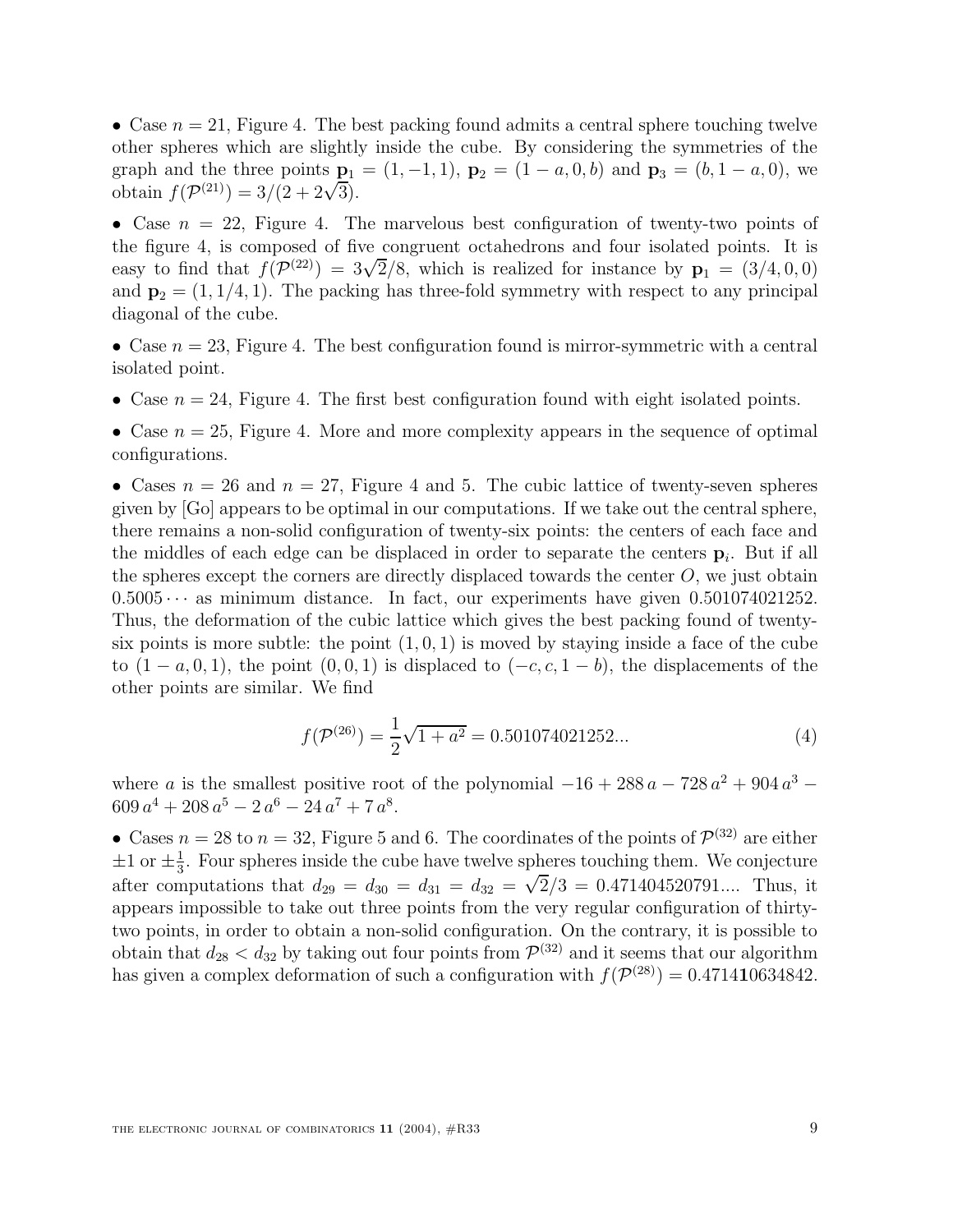

Figure 1: Optimal packings for  $2\leq n\leq 6$  and best known packing for  $n=7.$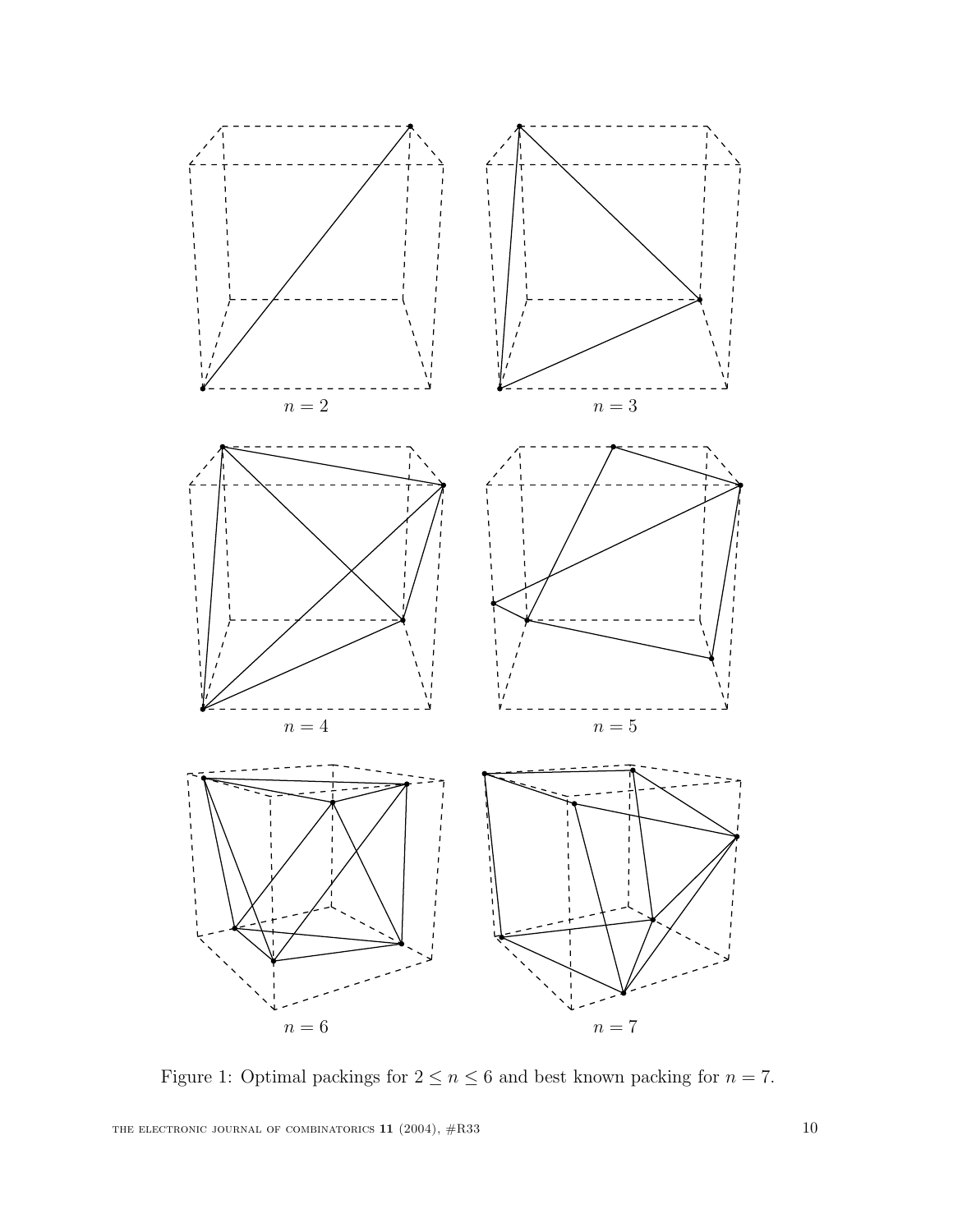

Figure 2: Optimal packings for  $8 \leq n \leq 10$  and best known packings for  $11 \leq n \leq 14.$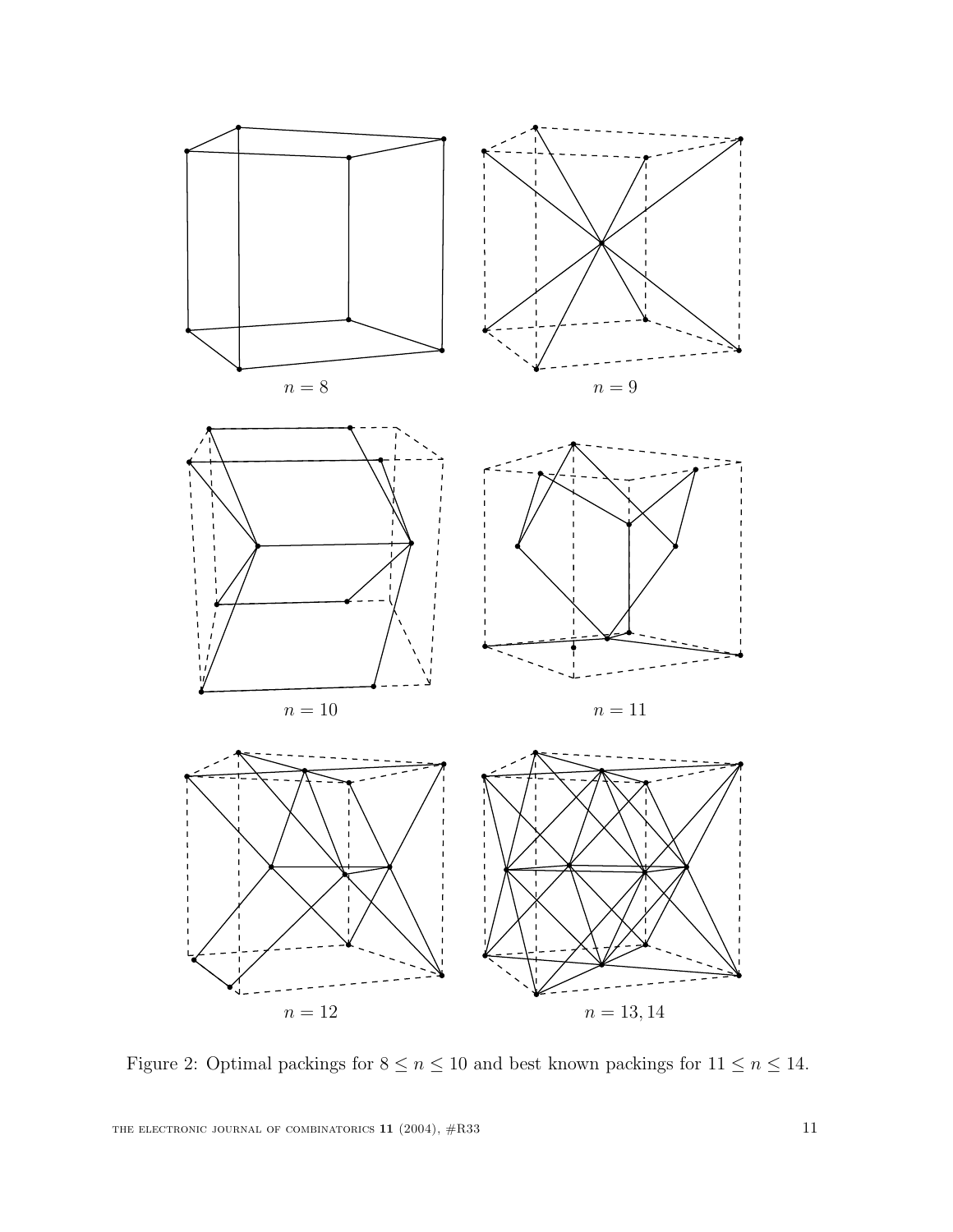



Figure 3: Best known packings for  $15\leq n\leq 20.$ 

THE ELECTRONIC JOURNAL OF COMBINATORICS  $11$  (2004),  $\#R33$  12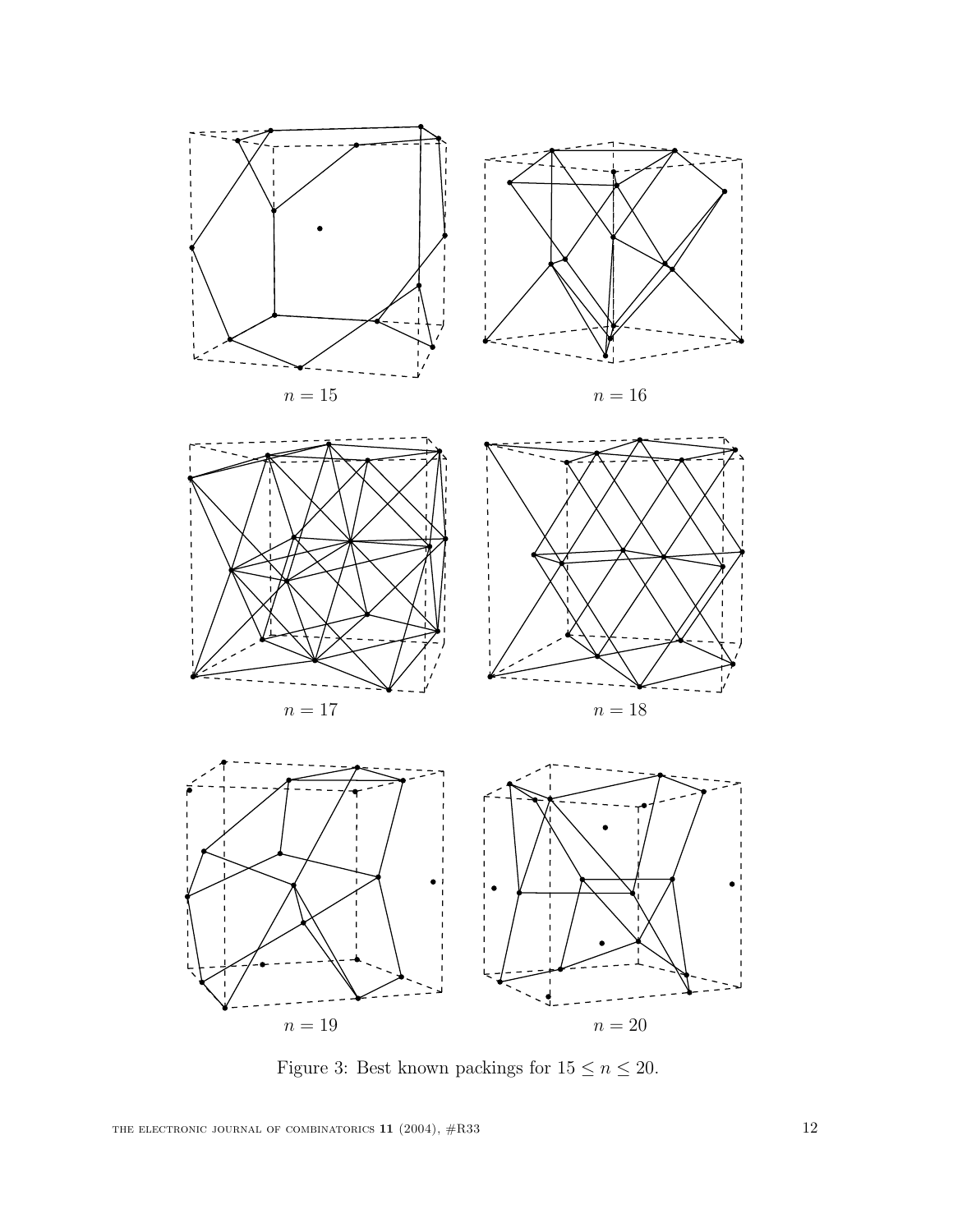

Figure 4: Best known packings for  $21\leq n\leq 26.$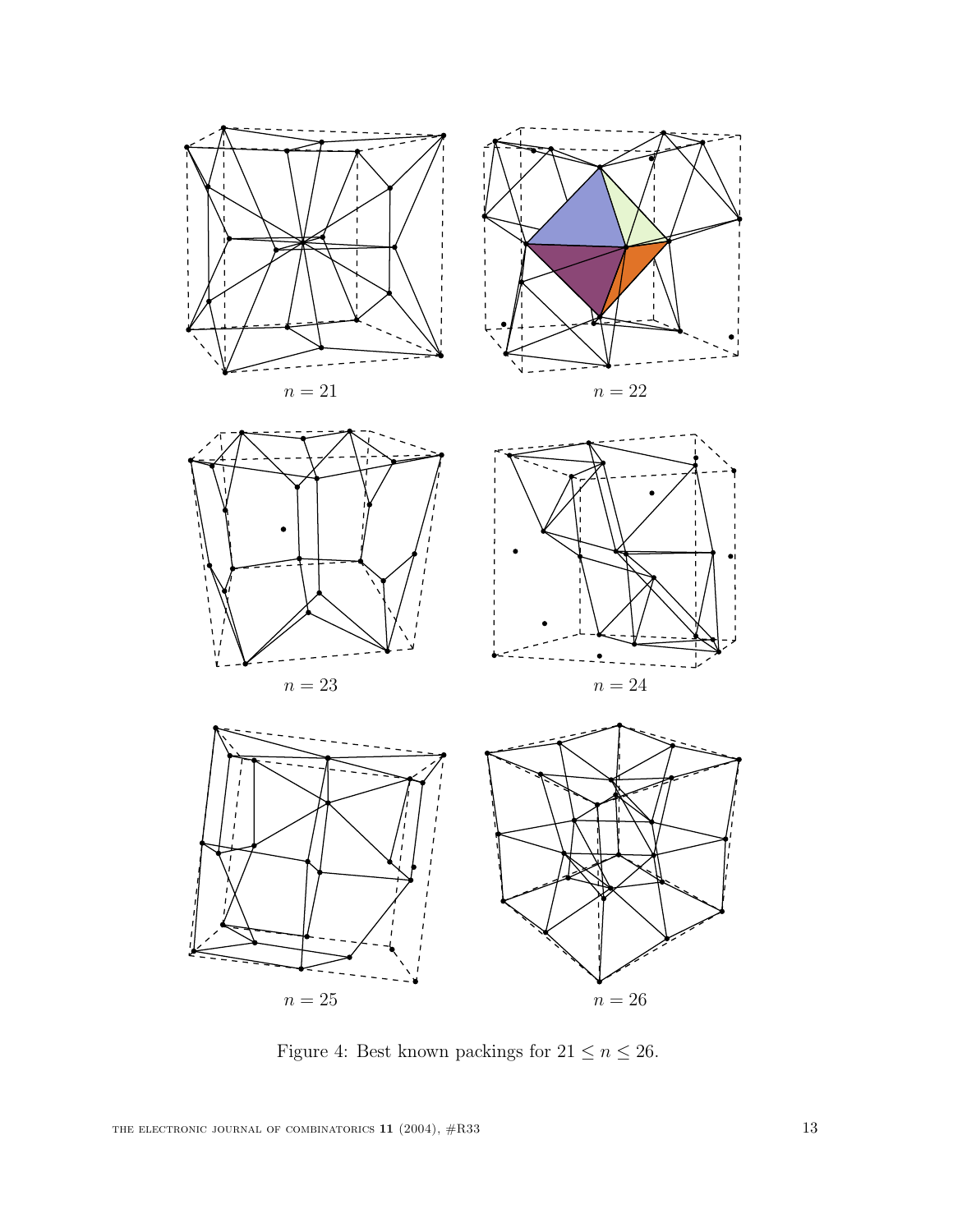

Figure 5: Best known packings for  $n=27$  and  $29\leq n\leq 32.$ 



Figure 6: Best known packing for  $n = 28$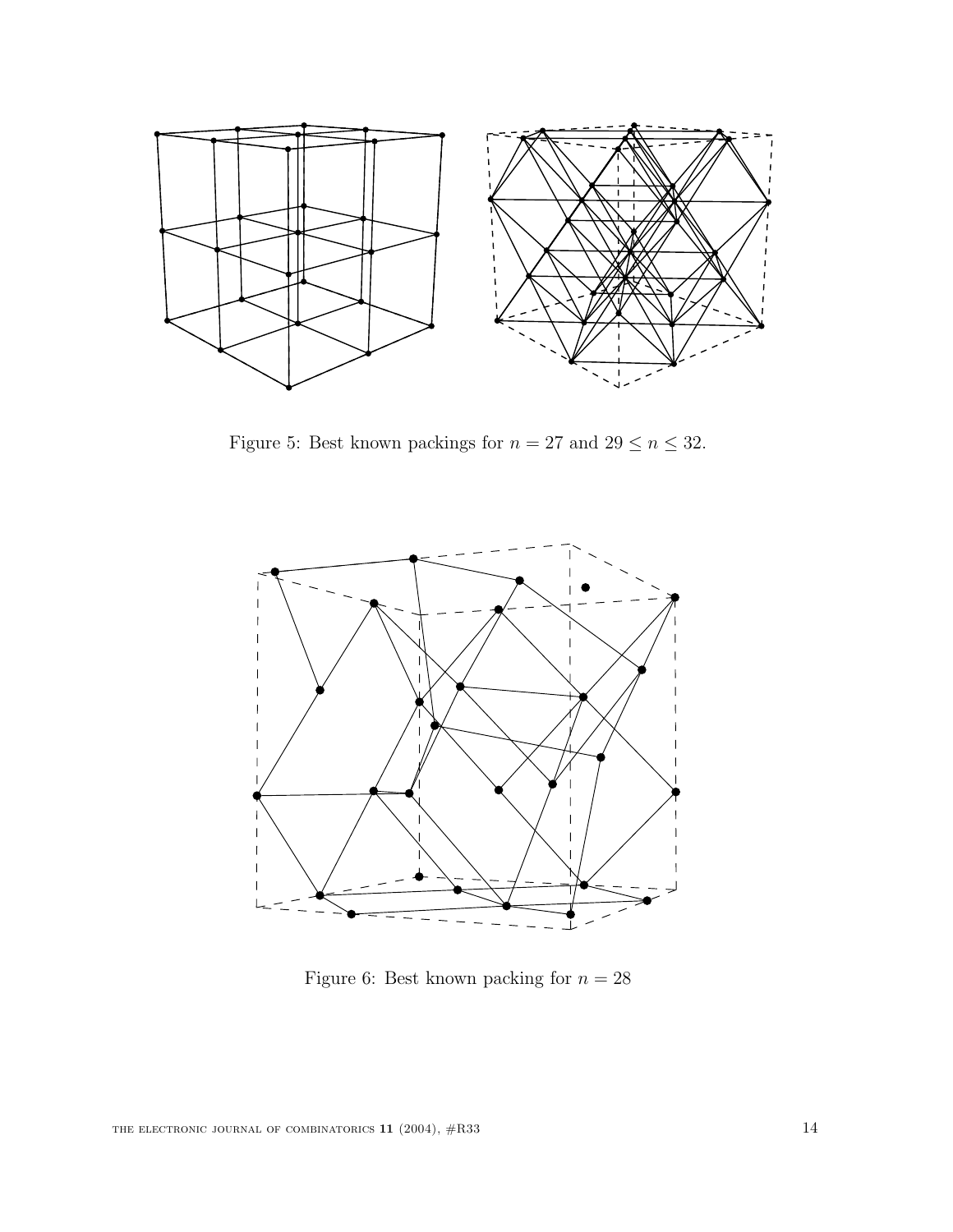| $\, n$          | $d_n$                                                                        | Value           | Reference         | $#$ of rattlers |
|-----------------|------------------------------------------------------------------------------|-----------------|-------------------|-----------------|
| $\mathbf{1}$    | $\overline{2}$                                                               | 2.000000000000  |                   |                 |
| $\overline{2}$  | $\sqrt{3}$                                                                   | 1.732050807568  |                   |                 |
| 3               | $\sqrt{2}$                                                                   | 1.414213562373  | [S1]              |                 |
| $\overline{4}$  | $\sqrt{2}$                                                                   | 1.414213562373  | [S1]              |                 |
| $\overline{5}$  | $\overline{5/2}$                                                             | 1.118033988749  | [S1]              |                 |
| $\overline{6}$  | $3\sqrt{2}/4$                                                                | 1.060660171779  | [S1]              |                 |
| $\overline{7}$  | $(10+4\sqrt{3})/\sqrt{3}$<br>$(-4 +$                                         | 1.001089824549  | [S2]              |                 |
| 8               |                                                                              | 1.000000000000  | [S1]              |                 |
| 9               | (3)/2                                                                        | 0.866025403784  | [S1]              |                 |
| $\overline{10}$ | $\overline{3/4}$                                                             | 0.750000000000  | [S2]              |                 |
| 11              | (1)<br>see                                                                   | 0.710116382462  |                   | $\mathbf{1}$    |
| 12              | $\overline{(2)}$<br>see                                                      | 0.707106806467  |                   |                 |
| 13              | $\sqrt{2}/2$                                                                 | 0.707106781186  | [Go]              |                 |
| 14              | $\sqrt{2}/2$                                                                 | 0.707106781186  | $G_{\rm O}$       |                 |
| 15              | $\overline{5/8}$                                                             | 0.625000000000  |                   | $\mathbf{1}$    |
| 16              |                                                                              | 0.606667120726  |                   |                 |
| 17              | $3\sqrt{2}/7$                                                                | 0.606091526731  |                   |                 |
| 18              | $\sqrt{13}/6$                                                                | 0.600925212577  | [G <sub>O</sub> ] |                 |
| 19              |                                                                              | 0.578209612716  |                   | $\overline{6}$  |
| 20              | $\frac{7\sqrt{2}+4\sqrt{6}-2\sqrt{46+\frac{79}{\sqrt{3}}}}{3/(2+2\sqrt{3})}$ | 0.554761174904  |                   | 6               |
| 21              |                                                                              | 0.549038105677  |                   |                 |
| 22              | $3\sqrt{2}/8$                                                                | 0.530330085890  |                   | $\overline{4}$  |
| 23              |                                                                              | 0.523539214257  |                   | $\overline{1}$  |
| 24              |                                                                              | 0.517638090205  |                   | 8               |
| $\overline{25}$ |                                                                              | 0.505135865094  |                   | $\overline{3}$  |
| 26              | (4)<br>see                                                                   | 0.501074021252. |                   |                 |
| $\overline{27}$ | $\overline{2}$<br>$\mathbf{1}$                                               | 0.500000000000  | [G <sub>0</sub> ] |                 |
| $\overline{28}$ |                                                                              | 0.471410634842  |                   | $\overline{2}$  |
| 29              | $\sqrt{2}/3$                                                                 | 0.471404520791  |                   |                 |
| 30              | $\sqrt{2}/3$                                                                 | 0.471404520791  |                   |                 |
| 31              | $\overline{2}$<br>$^{\prime}3$                                               | 0.471404520791  |                   |                 |
| 32              | $\overline{2}/3$                                                             | 0.471404520791  |                   |                 |

We finish this paper with the table of the maximum separation distance  $d_n$  of n points in a unit cube. By using the same perturbed billiard algorithm in the unit ball  $\mathcal{K} = \overline{B(0, 1)}$ , we have obtained a similar list of results up to  $n = 40$ . We display it in [G].

Table 2: Maximum separation distance of n points in a unit cube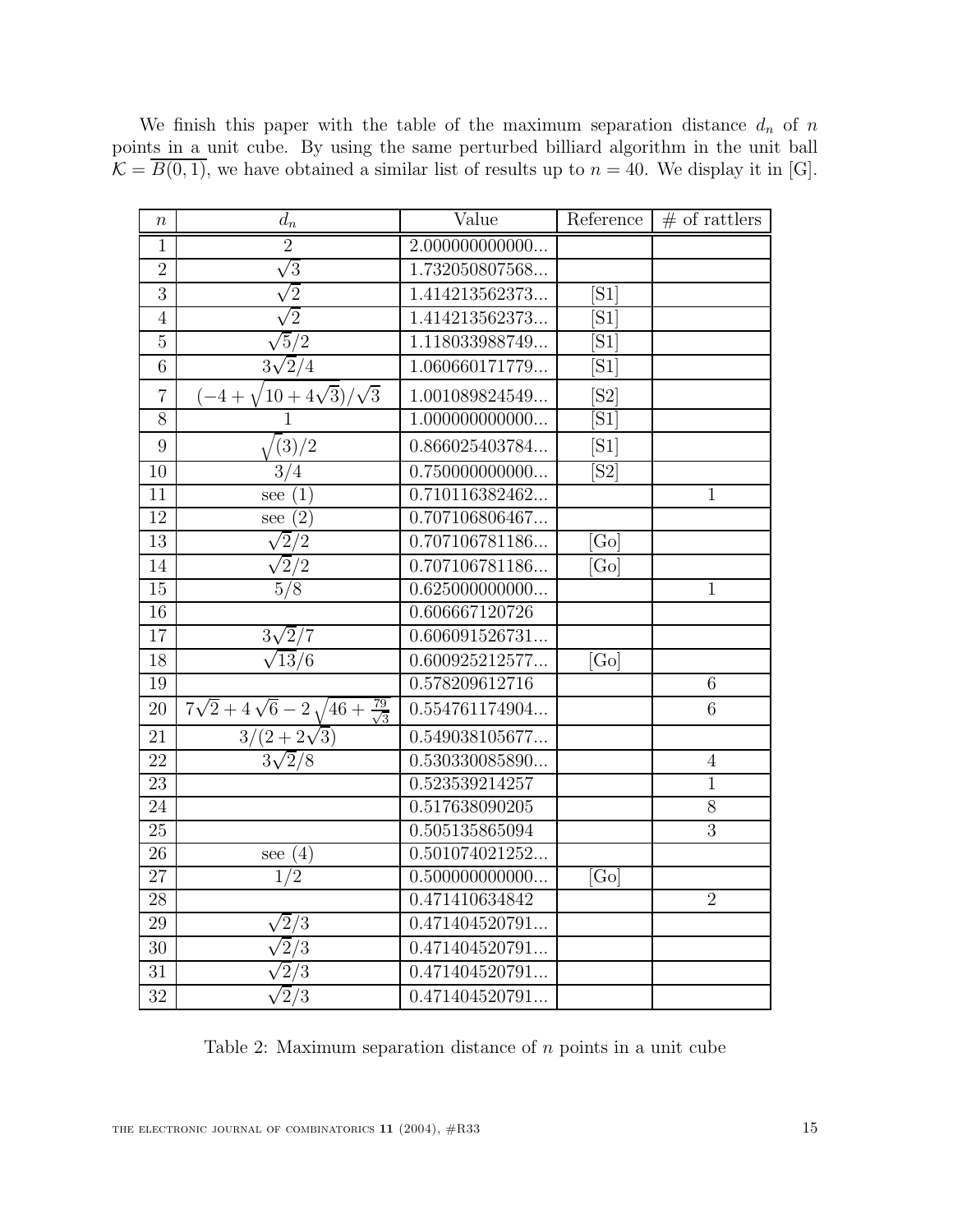## **References**

- [BDGL] D. Boll, J. Donovan, R. L. Graham and B. D. Lubachevsky, Improving dense packings of equal disks in a square, Electron. J. Combin. **7** (2000), #R46.
- [CFG] H. T. Croft, K. J. Falconer and R. K. Guy, Unsolved Problems in Geometry, Springer Verlag, Berlin, 1991.
- [D] L. Danzer, Finite point-sets on  $S^2$  with minimum distance as large as possible, Discrete Math. **60** (1986), 3–66.
- [G] Th. Gensane, Dense packings of equal spheres in a larger sphere: a list of result, in Les Cahiers du LMPA J. Liouville **188**, June 2003.
- [Go] M. Goldberg, On the densest packing of equal spheres in a cube, Math. Mag. **44** (1971), 198–208.
- [GL1] R. L. Graham and B. D. Lubachevsky, Dense packings of equal disks in an equilateral triangle: from 22 to 34 and beyond, Electron. J. Combin. **2** (1995),  $#A1.$
- [GL2] R. L. Graham and B. D. Lubachevsky, Repeated patterns of dense packings of equal disks in a square, *Electron. J. Combin.* **3** (1996),  $\#R16$ .
- [GLNO] R. L. Graham, B. D. Lubachevsky, K. J. Nurmela, and P.R. J. Östergård, Dense packings of congruent circles in a circle, Discrete Math. **181** (1998), 139–154.
- [GMPW] C. de Groot, M. Monagan, R. Peikert, and D. Wurtz, Packing circles in a square: a review and new results, in *System Modeling and Optimization* (Proc. 15th IFIP Conf. Zurich 1991), Lecture Notes in Control and Information Science, Springer-Verlag, Berlin **180**, 45–54, 1992.
- [L] B. D. Lubachevsky, How to simulate billiards and similar systems, J. Comput. Phys. **94** (1991), 255–283.
- [LS] B. D. Lubachevsky and F. H. Stillinger, Geometric properties of random disk packings, J. Statist. Phys. **60** (1990), 561–583.
- [M] H. Melissen, Packing and Covering with Circles, Ph.D. thesis, University of Utrecht, 1997.
- [NO1] K. J. Nurmela and P. R. J. Ostergård, Packing up to 50 equal circles in a square, Discrete Comput. Geom. **18** (1997), 111–120.
- [N02] K. J. Nurmela, P. R. J. Ostergård, More optimal packings of equal circles in a square, Discrete Comput. Geom. **22** (1999), 439–457.